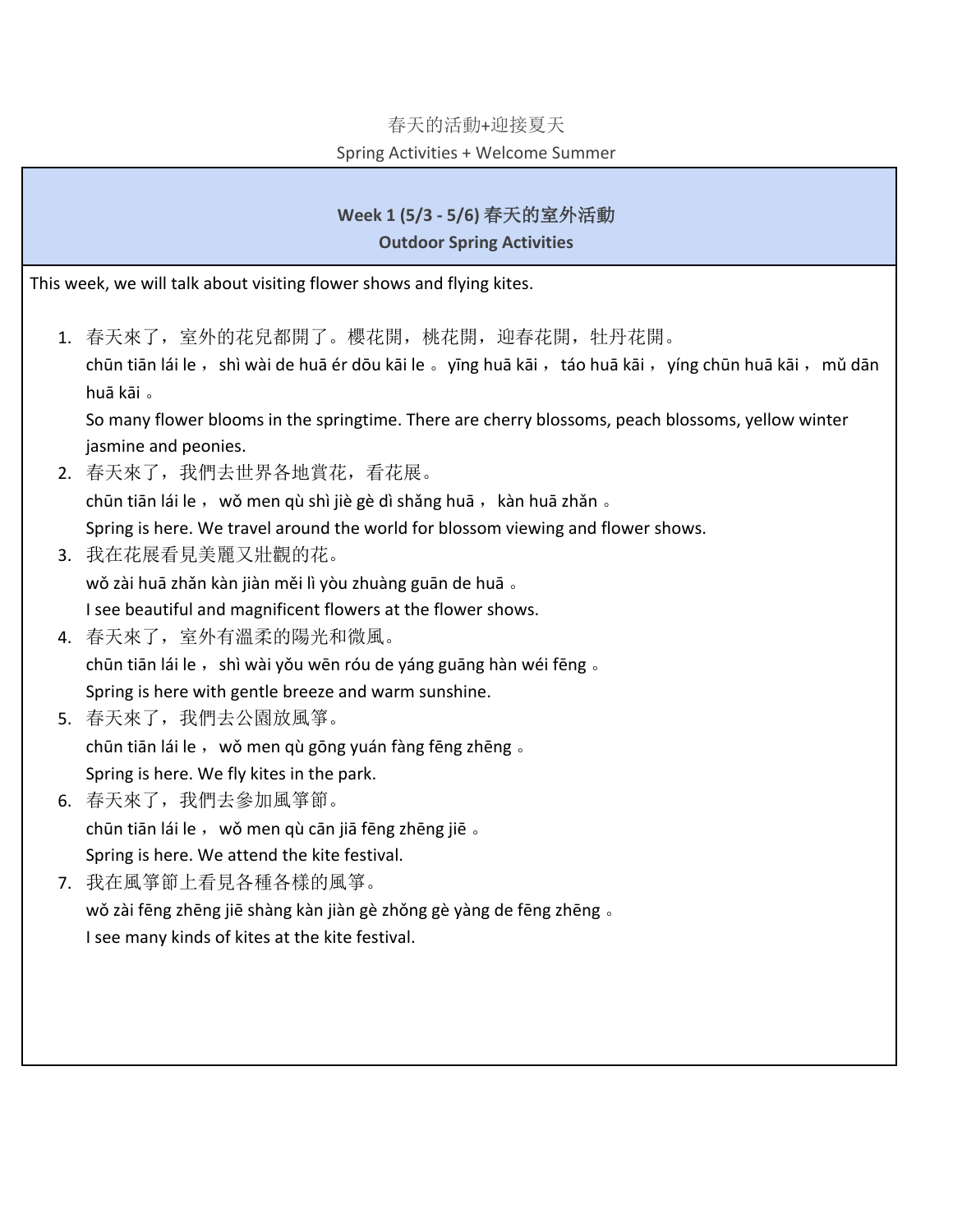## **Week 2 (5/10 – 5/13):** 春天的室外活動 **Outdoor Spring Activities**

This week, we will do some spring outdoor activities. Let's have fun riding bicycles and going to picnics.

- 1. 春天來了,氣候舒適。我們脫下厚厚的外套,換上輕便的衣服。 chūn tiān lái le, qì hòu shū shì 。wǒ men tuō xià hòu hòu de wài tào , huàn shàng qīng biàn de yī fú 。 Spring is here and the weather is really nice. We say goodbye to the heavy coats and put on lightweight jackets.
- 2. 春天來了,氣候舒適,我們去外面騎腳踏車。 chūn tiān lái le, qì hòu shū shì, wǒ men qù wài miàn qí jiǎo tà chē 。 Spring is here and the weather is really nice. We go outside and ride bicycles.
- 3. 我們在公園,後院,樹林裡和自行車道邊騎腳踏車。 wǒ men zài gōng yuán, hòu yuàn, shù lín lǐ hàn zì xíng chē dào biān qí jiǎo tà chē 。 We ride bicycles in the park, backyard, woods and bike lanes.
- 4. 騎腳踏車時,紅燈停,綠燈行,黃燈要小心。  $q$ í jiǎo tà chē shí, hóng dēng tíng, lǜ dēng háng, huáng dēng yào xiǎo xīn  $\epsilon$ When riding the bike, always watch the traffic lights. Red, stop! Green, go! Yellow, caution!
- 5. 春天來了,氣候舒適,我們帶上美味的食物,去野餐。 chūn tiān lái le, qì hòu shū shì, wǒ men dài shàng měi wèi de shí wù, qù yě cān  $\overline{\phantom{a}}$ Spring is here and the weather is really nice. We prepare tasty food and go picnicking.
- 6. 我們在公園,後院,和樹林裡野餐。 wǒ men zài gōng yuán, hòu yuàn, hàn shù lín lǐ yě cān 。 We have picnics in the park, backyard and woods.
- 7. 野餐後,我們收拾好垃圾,保護環境。

yě cān hòu, wǒ men shōu shí hǎo lè sè, bǎo hù huán jìng 。

After picnics, we clean up and throw away the trash so that we can protect the environment.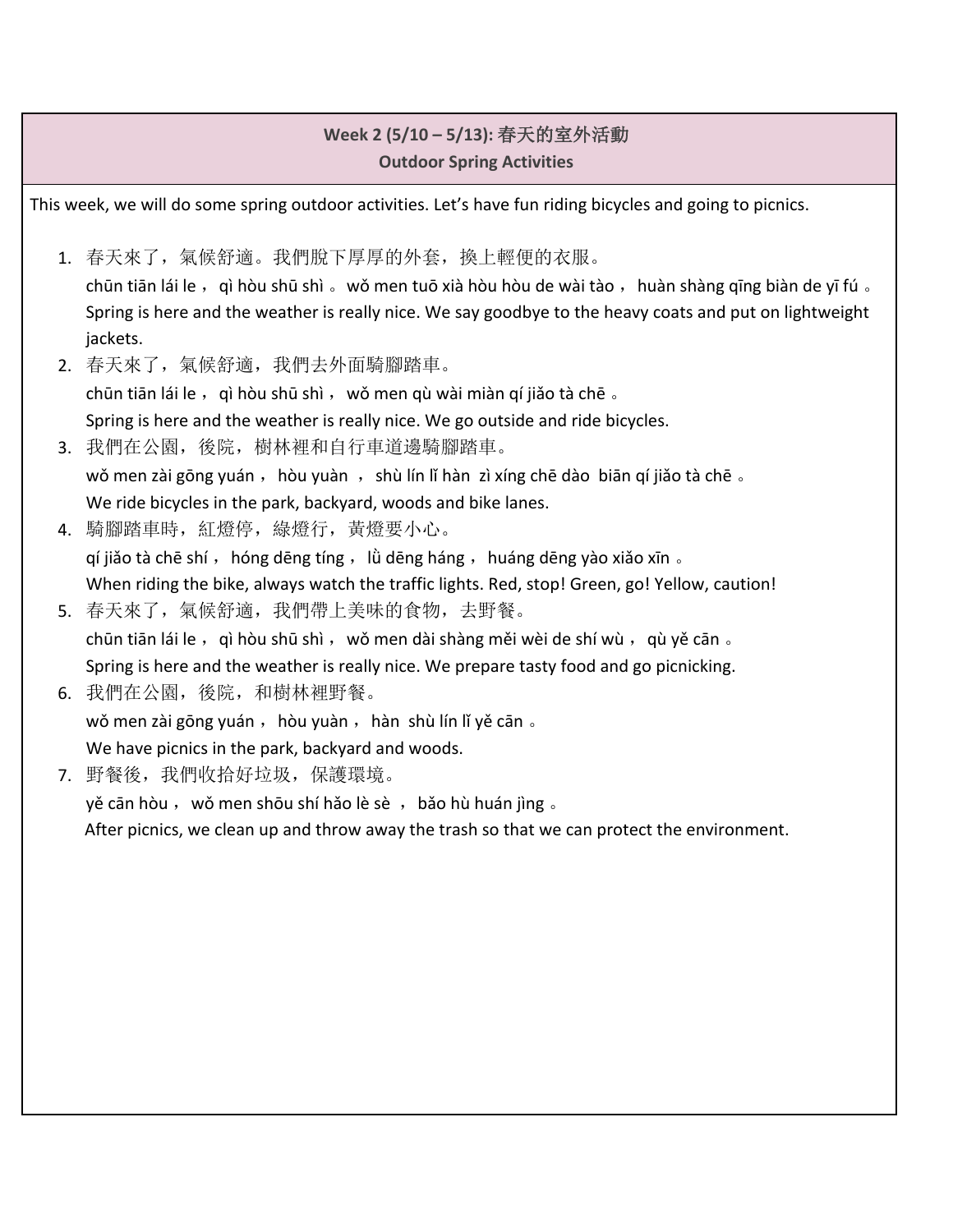## **Week 3 (5/17 5/20):**春天的室外活動 **Spring Outdoor Activities**

This week, we will continue talking about outdoor activities in spring. Let's have fun in parks.

- 1. 春天來了,我們去公園玩耍。 chūn tiān lái le, wǒ men qù gōng yuán wán shuǎ 。 Spring is here. We have fun in the park.
- 2. 在公園,我們可以畫粉筆畫,玩沙坑,踩水坑和吹泡泡。 zài gōng yuán, wǒ men kě yǐ huà fěn bǐ huà, wán shā kēng, cǎi shuǐ kēng hàn chuī pào pào  $\overline{\phantom{a}}$ In the park, we draw with sidewalk chalk, play in the sandbox, step on the puddles and blow bubbles.
- 3. 在公園, 我們可以去公園遊樂場。比如, 溜滑梯, 蹺蹺板, 盪鞦韆, 玩具小屋等。 zài gōng yuán, wǒ men kě yǐ qù gōng yuán yóu lè chǎng 。bǐ rú, liū huá tī, qiāo qiāo bǎn, dàng qiū qiān, wán jù xiǎo wū děng 。

In the playground, we can play with many equipment like slides, seesaws, swings and jungle gyms.

- 4. 在公園,我們可以參加運動會。 zài gōng yuán, wǒ men kě yǐ cān jiā yùn dòng huì 。 We can participate in the sports events in the park.
- 5. 運動會上,我們一起賽跑和做遊戲。 yùn dòng huì shàng, wǒ men yī qǐ sài pǎo hàn zuò yóu xì 。 We race and play games at the sports events.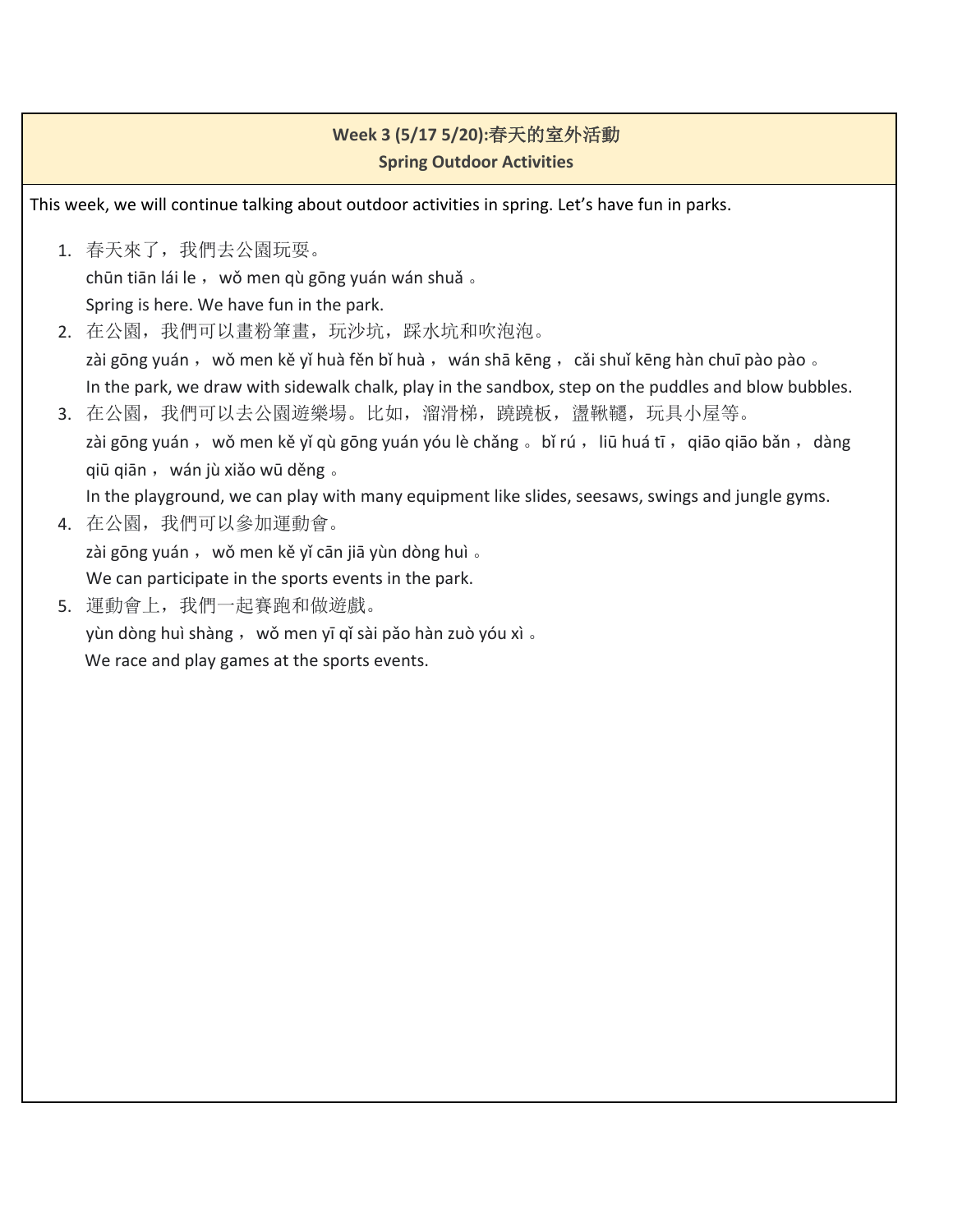## **Week 4 (5/24 – 5/27):** 春天的室內活動 **Spring Indoor Activities**

This week, we will talk about some indoor activities in spring.

- 1. 春天來了。我們收穫更多的新鮮水果和蔬菜。 chūn tiān lái le 。wǒ men shōu hù gèng duō de xīn xiān shuǐ guǒ hàn shū cài 。 Spring is here. It's the time for fresh fruit and vegetables.
- 2. 在家裡,我們和家人或朋友一起,烤時蔬。比如: 蘆筍和洋薊。 zài jiā lǐ, wǒ men hé jiā rén huò péng yǒu yī qǐ, kǎo shí shū 。bǐ rú :lú sǔn hàn yáng jì 。 At home, we grill seasonal vegetables, like asparagus and artichokes, with families and friends.
- 3. 在家裡,我們和家人或朋友一起,吃春天的水果。比如: 杏子,草莓和芒果。 zài jiā lǐ, wǒ men hé jiā rén huò péng yǒu yī qǐ, chī chūn tiān de shuǐ guǒ 。bǐ rú : xìng zǐ, cǎo méi hàn máng guǒ 。

At home, we enjoy seasonal fruit, like apricot, strawberry and mango, with families and friends.

- 4. 春天來了,我們聽到更多美妙的聲音。 chūn tiān lái le, wǒ men tīng dào gèng duō měi miào de shēng yīn 。 Spring is here and we hear many more beautiful sounds.
- 5. 在家裡, 豎起耳朵, 我們聽見溫柔的雨聲和風聲。 zài jiā lǐ, shù qǐ ěr duǒ, wǒ men tīng jiàn wēn róu de yǔ shēng hàn fēng shēng 。 At home, prick up your ears, we can hear the gentle rain and breeze.
- 6. 在家裡, 豎起耳朵, 我們聽見歡快的鳥叫聲, 蛙聲和蜂鳴。

zài jiā lǐ, shù qǐ ěr duǒ, wǒ men tīng jiàn huān kuài de niǎo jiào shēng, wā shēng hàn fēng míng 。 At home, prick up your ears, we can hear cheerful birds, frogs and bees.